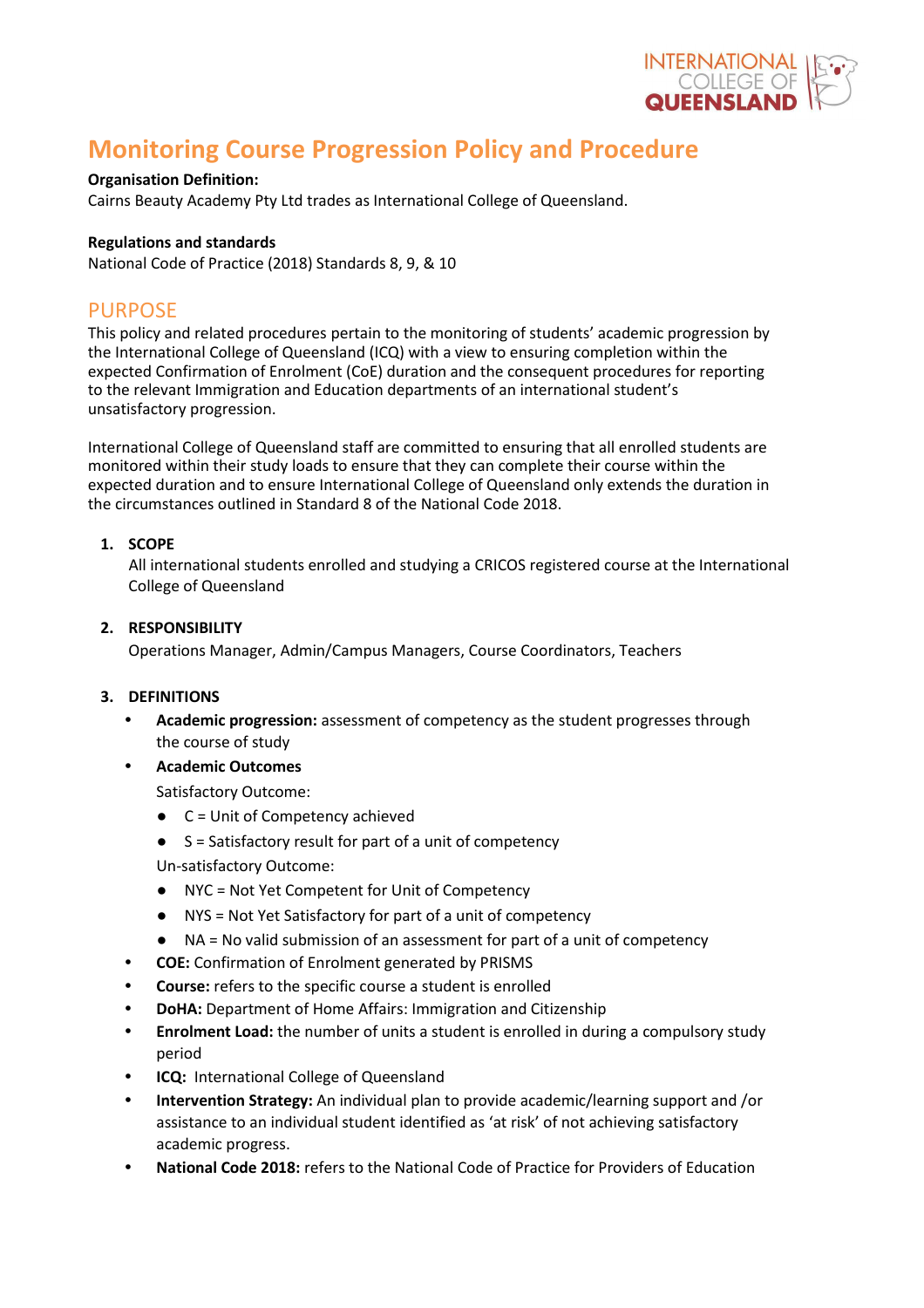INTERNATIONAL<br>COLLEGE OF<br>QUEENSLAND

and Training for Overseas Students, 2018

- **• Satisfactory course progress:** attending scheduled classes and successfully completing all assessments and obtaining a (C) Competency in all the units in the prescribed study period
- **• Study Period:** The study period used for determining satisfactory academic progress is 10 (ten) academic weeks. The study period count commences on enrolment start date.
- **• Unit:** Unit of Competency
- **• Unsatisfactory course progress:** Where the student has failed or is deemed Not Yet Competent (NYC) in 50% or more of the units attempted in any study period

#### **Academic Progress policy calculations**

The 50% workload is monitored on 3 levels:

- 1. Unit of Competency
- 2. Unit Part (weeks)
- 3. Activities



## **ACADEMIC PROGRESS**

### **The academic progress review includes 3 period levels:**

- 1. Course start date to point of check
- 2. Half study Periods
- 3. Full study periods



This means that every 5 week's cycle students are assessed that they have completed at least 50% of their work (activities, weeks and units) for the last 3 periods as indicated above.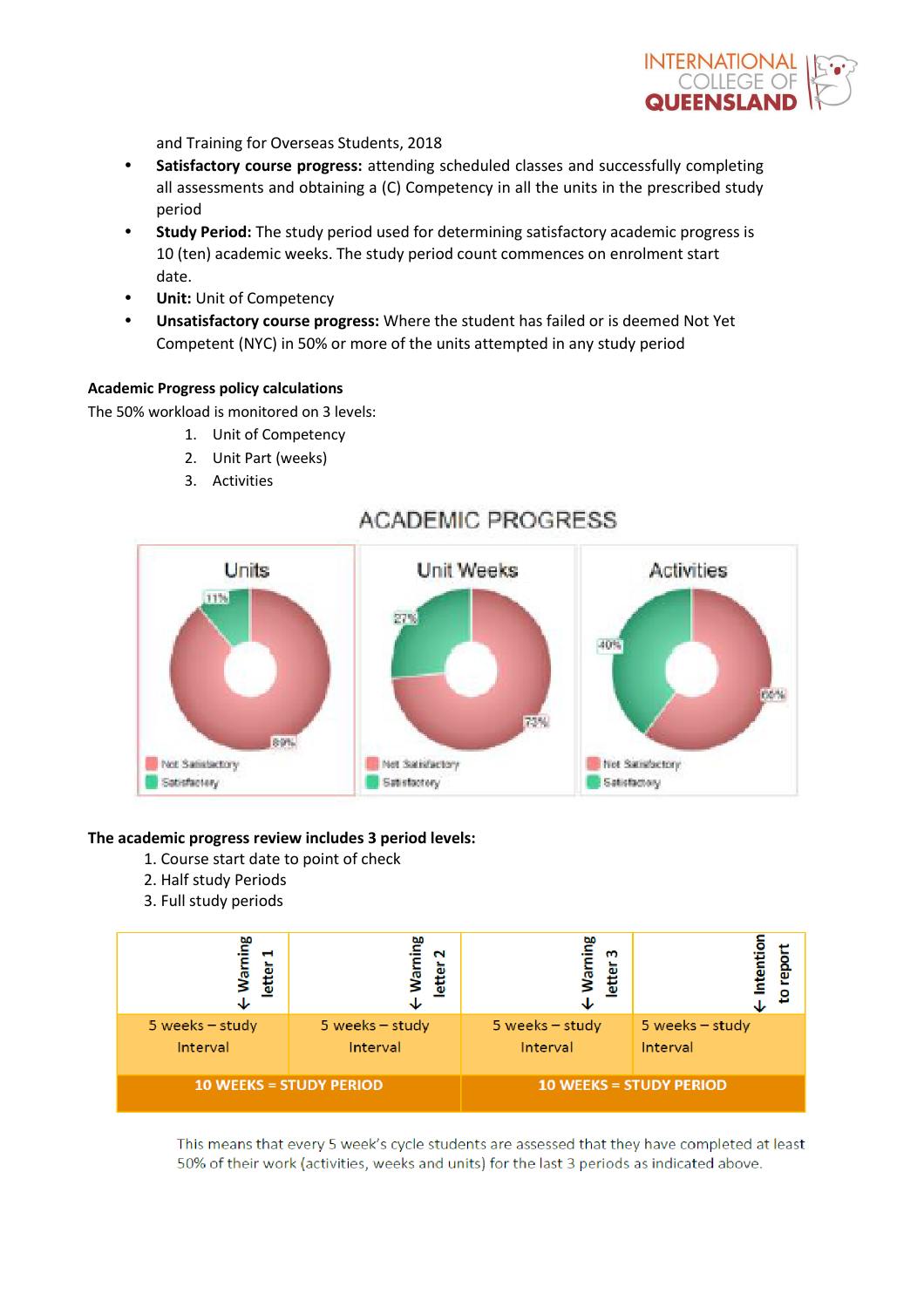

### POLICIES

International College of Queensland expects students to actively participate in class activities by attending classes regularly, undertaking all assessments and demonstrating a high level of achievement. Prior to the commencement of a study period, each student is provided, at Orientation or the start of the study term, timetables incorporating the course load for that study period and information on all assessments which are to be completed to achieve a pass in the Unit/Subject.

International College of Queensland follows Standard 8 of the National Code 2018 in the policy and procedure for monitoring students' course progress. International College of Queensland is proactive in notifying and counselling students who are at risk of failing to meet course progress requirements. ICQ will report students, as required under section 19 of the ESOS Act, who have breached the course progress requirements. ICQ will also record and monitor students' attendance in class, but not report them to DoHA via PRISMS for unsatisfactory attendance.

International College of Queensland publishes their Monitoring Course Progress policy in the ICQ Student Handbook, on the ICQ website and by advising students of:

- o the requirements for achieving satisfactory course progress
- o the process for assessing satisfactory course progress
- $\circ$  intervention strategies that will be implemented for students at risk of failing to achieve satisfactory course progress
- o the process for determining the point at which the student has failed to meet satisfactory course progress; and
- $\circ$  procedure for notifying students that they have failed to meet satisfactory course progress requirements

International College of Queensland identifies and contacts students at risk of not meeting the course progress requirements by contacting them in the first instance by email/telephone/SMS (as appropriate).

International College of Queensland attends to weekly monitoring by trainers and administration staff of individual student's work, attendance and student's progress. ICQ assesses each student's progress at the end of each compulsory study period, discusses any concerns with the student and records the outcomes on the student management system.

An Unsatisfactory Course Progress will be noted when a student has failed or is deemed Not Yet Competent (NYC) in 50% or more of the units attempted in a study period.

International College of Queensland will monitor the student's enrolment load by:

- o ensuring that the enrolments of students and their study loads are in keeping with their enrolment durations as stipulated by their CoEs
- o ensuring that in each compulsory study period for a course, the student is studying at least one unit that is not by distance or online learning.
- o only extending the students study where the student is unable to complete their study or training within the expected duration where advice is provided that the following reason prevail:
	- compassionate or compelling circumstances (e.g. illness where a medical certificate states that the student was unable to attend classes or where the registered provider was unable to offer a prerequisite unit)
	- the registered provider implementing its intervention strategy for students who were at risk of not meeting satisfactory course progress, or
	- an approved deferment or suspension of study has been granted under Standard 9 of the National Code (2018)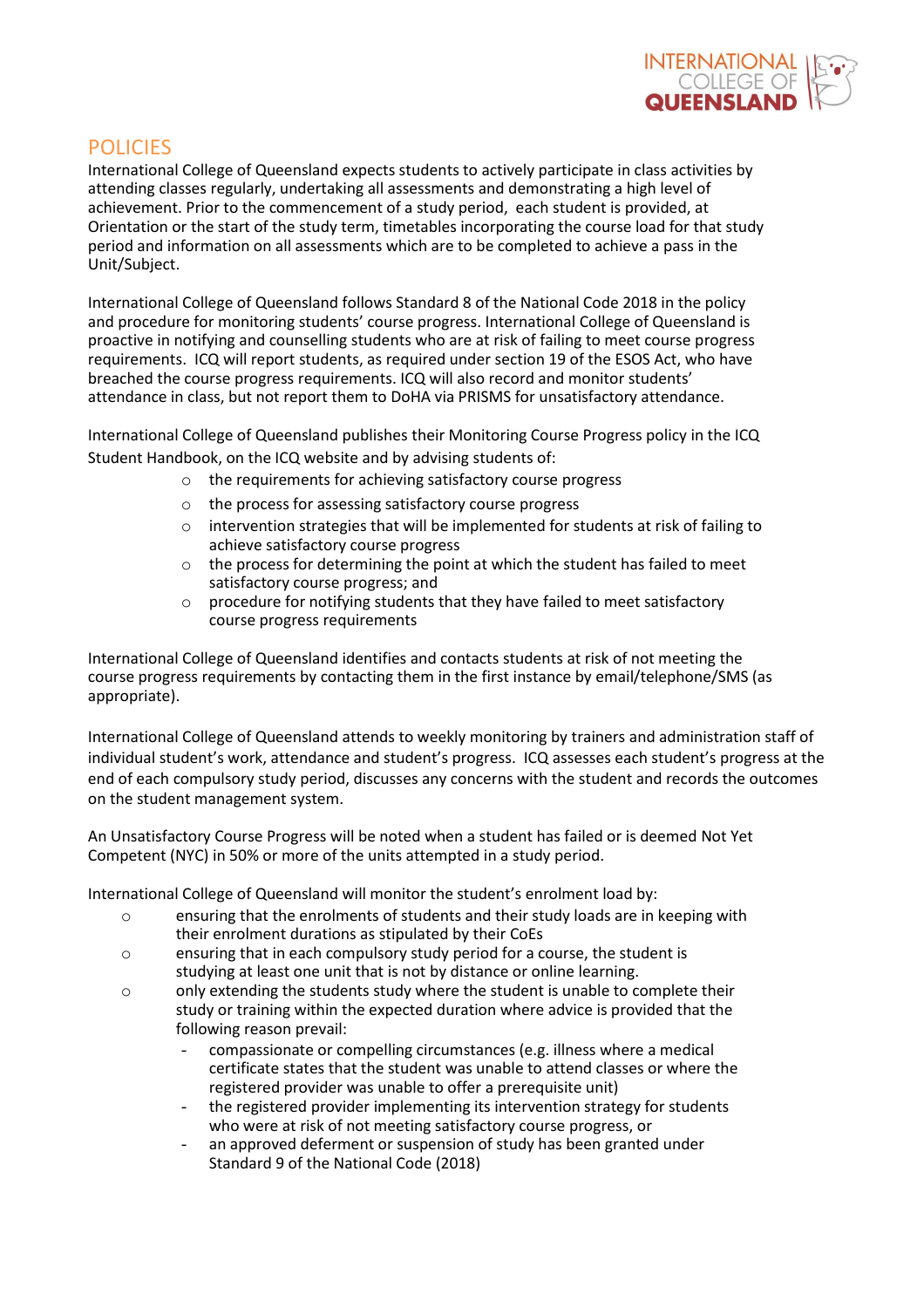

- o recording this variation and the reasons for it on the students' file
- o documenting all meetings and any strategies agreed on
- o reporting all variations to a student's expected enrolment duration via PRISMS when the study variation extends past expected enrolment duration stipulated by their CoE
- o not allowing the expected duration of study specified in the student's CoE to exceed the CRICOS registered course duration, except in the circumstances specified in Standard 8.16
- $\circ$  issuing new CoE when the student can only account for the variation or variations by extending his or her expected duration of study
- o maintaining the revised CoE on the student file.

### PROCEDURES

At the end of each compulsory study period, students will be monitored against their completion of more than 50% of the Units attempted in the study period.

If a student is identified for the first time as not making satisfactory course progress, the intervention strategy as outlined below is to be implemented. The intervention strategy must be activated within the first four weeks of the following study period.

However, if ICQ identifies that a student is at risk of making unsatisfactory course progress before the end of the study period, the Admin/Campus Manager is encouraged to implement the intervention strategy as early as practicable. At a minimum, the intervention strategy must be activated where the student has failed or is deemed not yet competent in 50% or more of the units in any study period.

These intervention steps will include meeting with the student to identify the cause that is placing the student at risk. Within this meeting, strategies to assist the student in completing the course within the expected duration shall be discussed and implemented as required. These strategies include but are not limited to:

- o Extra tuition, tutorial or English language support
- o 100% class attendance for a designated period
- $\circ$  Intervention strategy including additional training and assessment as necessary
- o Timetable adjustment
- o Assistance with personal issues
- o Review of assessment strategies
- o Variation of student enrolment load
- o Where appropriate, advising students on the suitability of the course in which they are enrolled
- o Individual strategies to improve the student's ability to complete the course requirements, including:
	- the need to re-enrol into a Unit of Competency (may incur re-enrolment costs)
	- the need to re-sit/re-submit assessment task/s (may incur a re-assessment fee)
	- further workshop attendance
	- advice re: study skills
	- extra study activities and support
	- review of groups and teams that the student is working
	- advice with regards to seeking external study skills support
	- agreement of a revised study plan
	- access to academic support classes, for example, English language support, or seeking peer tutors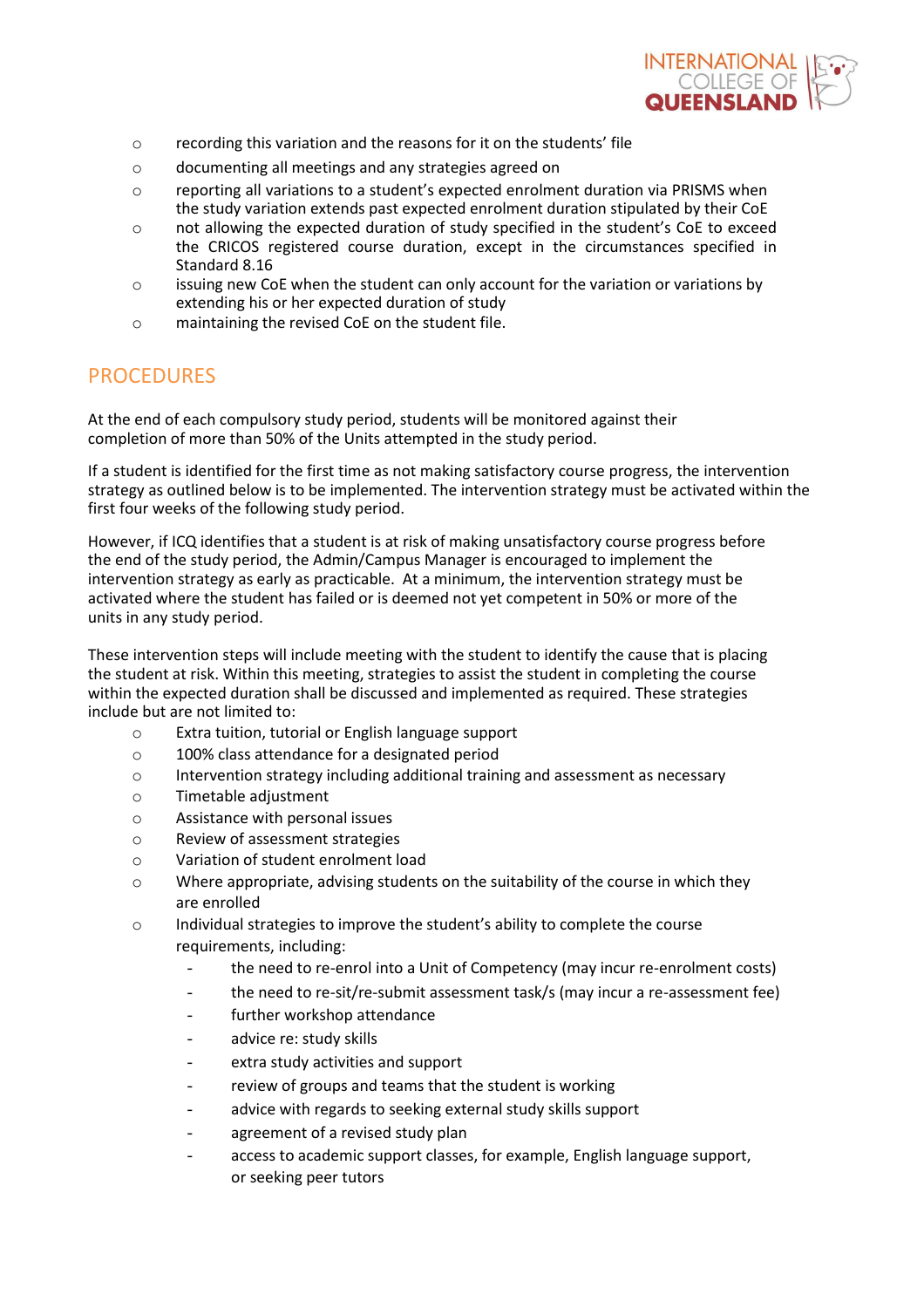

- referral to personal guidance counselling, and/or external counselling
- development of a mentor/buddy system for the student
- attendance at individual case management sessions

All intervention strategies and events are recorded and monitored on Student's record in the Student Management System. This is being regularly reviewed by the compliance team to ensure ongoing follow ups and course progress support.

ICQ will also advise students that unsatisfactory course progress in two consecutive study periods for a course could lead to the student being reported to the Department of Home Affairs (DOHA) - Immigration which may affect the student's VISA, depending on the outcome of any appeals process.

### **Stages of Intervention Strategy for students who are NOT achieving Satisfactory Course Progress**

| <b>Stage of Intervention</b>                                                                                                                                                                                                         | <b>Intervention Time</b><br><b>Action Required</b>                                                                       |                                                                                                                                                                                                                      | <b>Person responsible</b>                                                                                               |
|--------------------------------------------------------------------------------------------------------------------------------------------------------------------------------------------------------------------------------------|--------------------------------------------------------------------------------------------------------------------------|----------------------------------------------------------------------------------------------------------------------------------------------------------------------------------------------------------------------|-------------------------------------------------------------------------------------------------------------------------|
| Stage 1: Early detection of<br>unsatisfactory course<br>progress                                                                                                                                                                     | During First Study Period -                                                                                              | email, call or SMS                                                                                                                                                                                                   | Student's Teacher or<br>Admin/Campus Manager                                                                            |
| <b>Stage 2: Unsatisfactory course</b><br>progress (50% or more NYC's<br>of total units) at end of a<br>designated study period                                                                                                       | End of First Study Period                                                                                                | Early Intervention Letter<br>and first intervention<br>meeting                                                                                                                                                       | Admin/Campus Manager<br>and Student's Teacher                                                                           |
| Stage 3: Monitoring of<br>students with<br>unsatisfactory course<br>progress during a<br>consecutive study<br>period                                                                                                                 | During Second Study<br>Period                                                                                            | email, call or SMS to<br>review progress                                                                                                                                                                             | Admin/Campus Manager<br>(as delegated by the<br>Director)                                                               |
| <b>Stage 4: Intervention</b><br><b>Strategy</b><br>No improvement was noted<br>in student progression<br>midway through the second<br>study period and/or the<br>student constantly failed to<br>meet the assessment<br>requirements | Mid Second Study Period                                                                                                  | <b>Unsatisfactory</b><br><b>Progression Intervention</b><br>Meeting letter sent to<br>attend the meeting at<br>which Intervention<br><b>Strategy</b> is put in place<br>and monitored for the<br>second study period | Formal meeting with<br>Admin/Campus Manager<br>Intervention strategy<br>monitored by Course or<br><b>Campus Manager</b> |
| Stage 5: Letter of Intention to<br>Report<br>No improvement was noted<br>in student progression at<br>end of the second study<br>period and/or student<br>constantly failed to meet the<br>assessment requirements                   | End Second Study Period -                                                                                                | AND student subsequently<br>fails to achieve at least a<br>pass in 50% of units in the<br>study period<br>Letter of Intention to<br><b>Report for Unsatisfactory</b><br><b>Course Progress</b>                       | College Administrator                                                                                                   |
| Stage 6: Internal and<br><b>External review</b><br>processes exhausted                                                                                                                                                               | 20 working days after<br>the letter of intention<br>to report; and after any<br>appeal process has<br>been exercised (or | Reporting of student's<br>breach of visa<br>conditions via PRISMS                                                                                                                                                    | College Administrator                                                                                                   |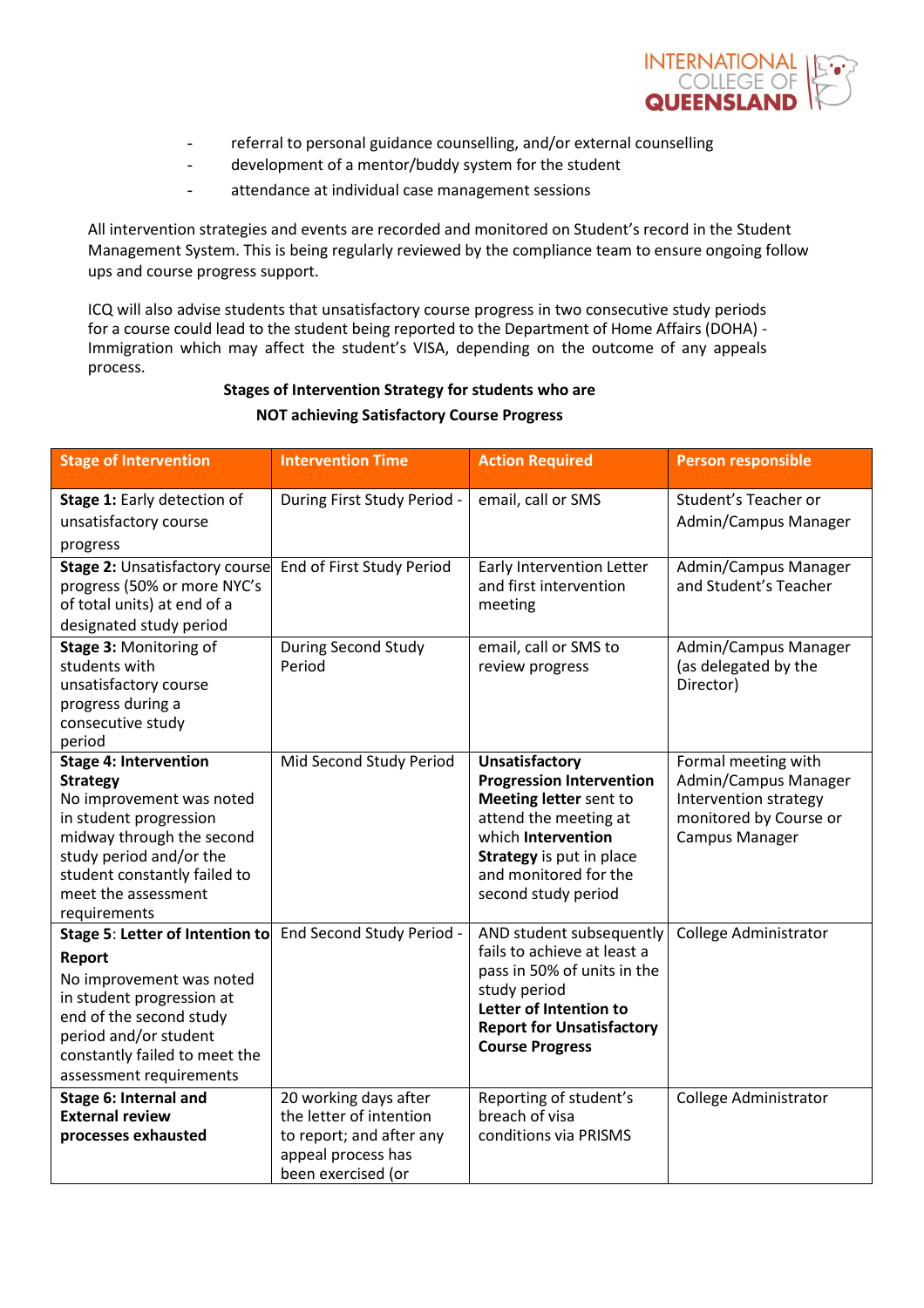

| waived) and exhausted. |  |
|------------------------|--|
|                        |  |
|                        |  |

### **Course academic late submission fees and account block**

- Warning students for late assessment submission fees: Before the invoice is issued students will be alerted about the coming due date of their assessment. This will provide them an additional 48 hours to submit their work before an invoice will be raised.
- Late fee submission: An automatic invoice is raised for \$175/unit when students do not submit their academic workload by the due date (the result on the system is NA - No Assessment submission).
- Period to submit academic work: Students will be provided with a new due date from their teacher upon receipt of payment of the late submission invoice to submit their work for marking. Exceptions: ICQ may waive the \$175 in compelling or compassionate circumstances, and when students present relevant evidence.
- Invalid submissions: Invalid submissions will remain marked as NA on the system and students will be charged a late fee if not submitted by the due date.
- Unmarked submissions: academic work submitted before the due date but not marked will not incur late fees.
- Account blockage: Students have a further 1 week (7 days) to pay their late fees. After these 7 days (14 days from class delivery) their Canvas portal will be blocked until they pay their fees. It is encouraged to speak to the admin team to discuss payment options within that week, to ensure access to Canvas is available and academic progress can be maintained.
- Appeal of ICQ decision: Students may appeal an ICQ decision to issue a late academic submission invoice or to blocking their account when they feel they have been treated in an unfair manner, or when they have a valid reason as of why an invoice should not have been issued for their NA submission.
- Students must follow the ICQ's *Complaints and Appeals Policy and Procedure* available on our website www.studyingld.com.au, and may request assistance from the admin team as required. In cases where students chose to access a complaint or appeal process, ICQ will maintain the student enrolment and ensure the student's Canvas account will be accessible until the complaint or appeal is resolved.

### **Monitoring of students with unsatisfactory course progress during the first study period**

- As an early detection process, printed results from the Student Management System will be provided to the Admin/Campus Manager for course progress review.
- Any student with an NYC result in 50% or more units of competency will be deemed to be 'at risk' and the Course Coordinator will contact students via email/telephone/SMS for an informal discussion regarding their course progress.
- At the end of each term or study period, printed results from the Student Management System will be provided to the Admin/Campus Manager for course progress review. Any student with an NYC result in 50% or more units of competency will be deemed to be 'at risk' and will be contacted in writing via a 1st Warning Letter and requested to attend an informal intervention meeting.
- Students with 'at risk' status may not be allowed to undertake new units of competency until the course progress matter is resolved or addressed through appropriate intervention strategies/procedures.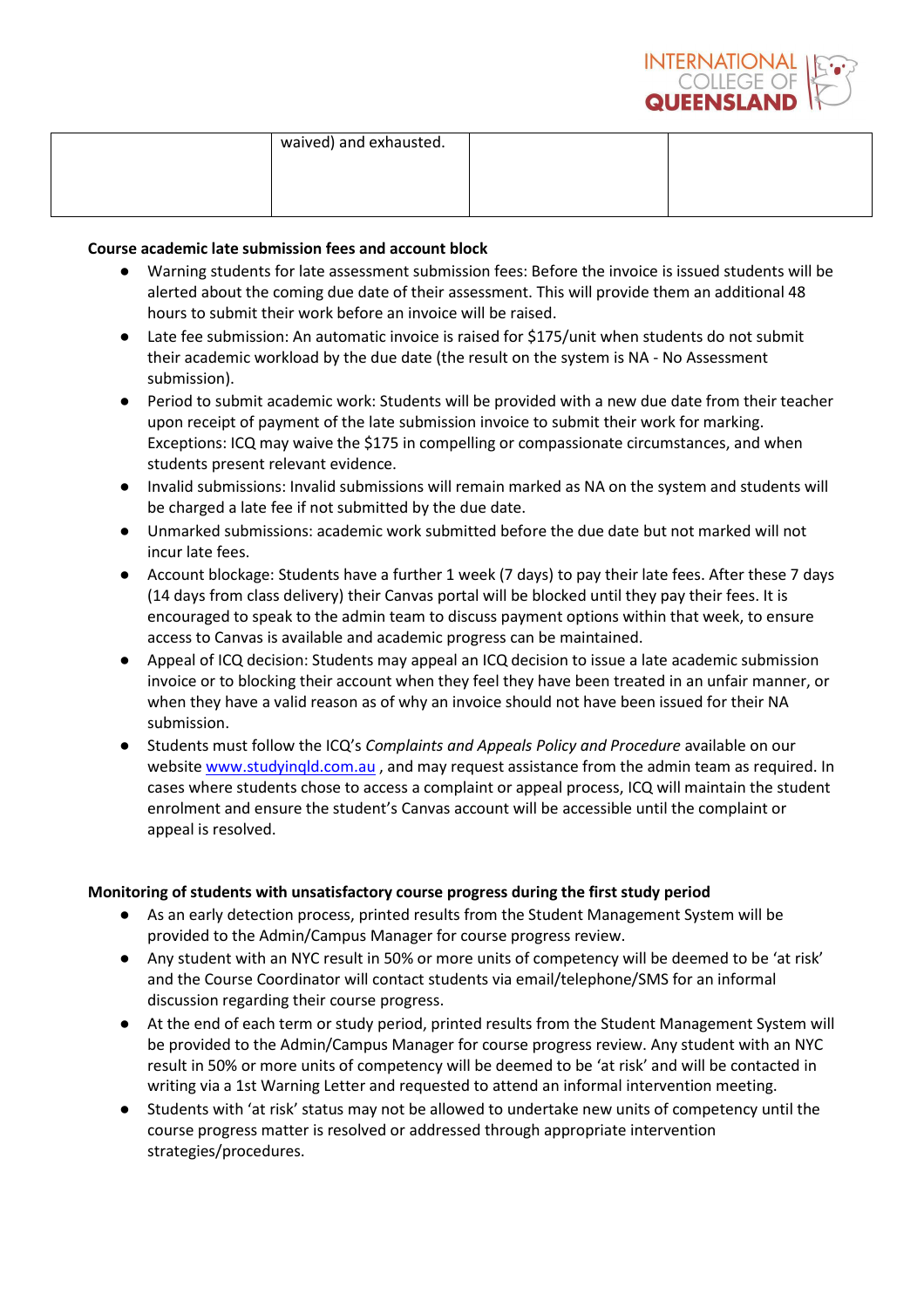

● Students who fail to achieve competence in 50% or more of the units of competence undertaken during a study period will be advised that this lack of academic progression in two consecutive study periods could lead to the student being reported to the Department of Home Affairs (DOHA) – Immigration Department.

#### **Monitoring of students with unsatisfactory course progress during the second consecutive study period**

- During the second consecutive study period, printed results from the Student Management System will be provided to the Admin/Campus Manager for course progress review on students identified to be 'at risk' during their first study period. Any student with an NYC result in 50% or more units of competency will be contacted via email/telephone/SMS for a Formal Intervention Meeting to discuss strategies to address their lack of course progression.
- At the completion of the second study period, printed results from the Student Management System will be provided to the Admissions/Student Support Manager for course progress review on students identified as 'at risk' during their first study period. At this stage a 2nd Warning Letter/Notice of Intention to Report will be sent by email and mail to the student(s) advising that they need to meet with the College Administrator or delegate. The purpose of this meeting will be:
	- to inform the student of the consequences of not achieving satisfactory course progress in consecutive study periods
- to advise students that they have until the start of the next study period (i.e. until the end of break period between the second and third study periods) to be able to demonstrate competency in a majority of units undertaken during the study period. The student is advised that the college will be obliged to report them to DOHA – Immigration Department, when unsatisfactory course progress continues and
	- to remind students of past strategies identified for achieving satisfactory course progress
	- to determine any other reasons for the ongoing unsatisfactory course progress
- Outcomes, actions and agreements of that meeting signed by both the Admissions/Student Support Services Manager and the student will be given to the student and a copy kept on the student's file.

### **Notice of Intention to Report**

- The written notice (of intention to report the student for unsatisfactory progress) will inform the student that he or she is able to access the International College of Queensland complaints and appeals process and that the student has 20 working days in which to do so. A student may appeal on the following grounds:
	- ICQ's failure to record or calculate a student's marks accurately. If the appeal shows that there was a calculation error and the student actually made satisfactory course progress (successfully completed at least 50% of the units of competency for that study period and received a satisfactory result in at least 50% of the number of weeks assign to that study period), ICQ will not report the student and there is no requirement for any further intervention.
	- Compassionate or compelling circumstances. If the appeal process shows that the student has not made satisfactory progress but there are compassionate or compelling reasons for the lack of progress, ongoing support will be provided to the student through ICQ's intervention strategy and the student will be given a further period to progress in their course. The period of time will be directly related to the severity of the compelling or compassionate